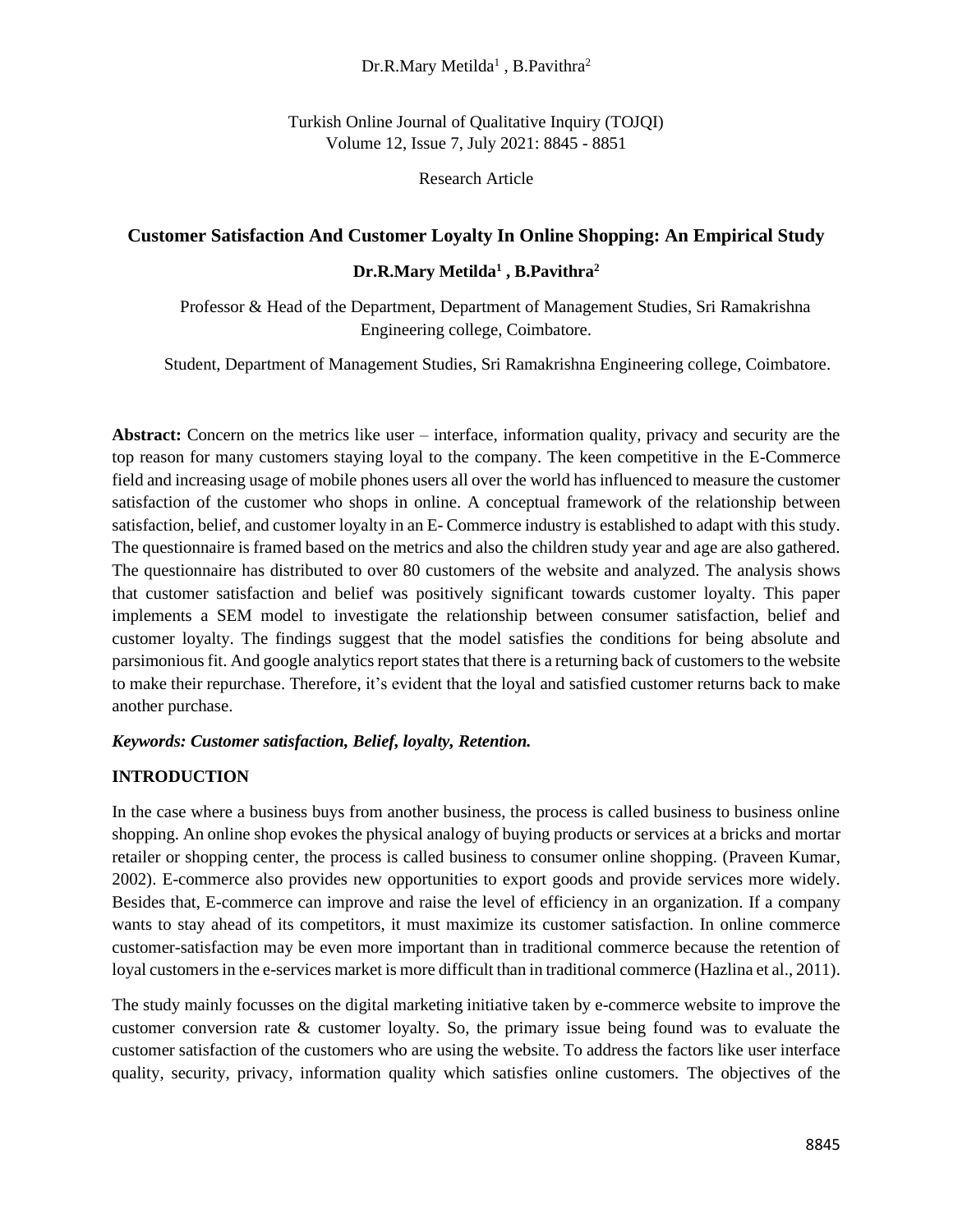present study aim to measure the satisfaction level of the online customers and also note the areas that they lack in order to improve in future to attain a higher level of satisfaction.

# **LITERATURE REVIEW**

The process on how to evaluate the satisfaction level of the customers in the e-commerce is done by identifying the gap between the customer expectation and the degree to which their expectations are met by the providers of that online service platforms. A new approach called e-servqual is been employed that enables the measurement of customer expectations as the quality of key aspects of online services are being relative to the actual degree to which the customer expectations are met (Martyna Kostrzewska and Daria Wrukowska ,2019). Trust is a key element in the emergence and maintenance of social exchange relationships (Metilda and Malathi, 2016).In a long-term view, there is an importance given for the factors like satisfaction, belief and loyalty in the adoption of e-commerce in the business development. There has been a lack of study in the quality of e-commerce services and they have been promoted alone. A conceptual framework of relationship between the e-commerce service quality along with the satisfaction, belief and loyalty in the hotel industry of Malasiya is established to adapt the study (Mutia Sobihah, et al., 2015)

There has been a significant growth in the online shopping which makes the competition in the industry to become more intense. One of the essential factors for the business survival and growth are maintaining the customer loyalty and that is to be recognized. The examination of influence of satisfaction, trust and commitment are the main purpose of the study in the customer loyalty that prevails in online shopping. This paper also describes theoretically about the influence of satisfaction, trust and commitment on the customer loyalty (Sri Astuti Pratminingsih, et al., 2013). The purpose of the study is to identify and evaluate the effect of service quality on customer satisfaction. The survey is conducted among 100 respondents in the area of Chittagong and the respondents where the people who are using the beauty parlors in that area. The factors like customer perception on tangibility, reliability, responsiveness, assurance and empathy are identified in the study. All these factors are analyzed using a tool called SPSS to calculate the mean and the linear regression (Sharmin Sultana, et al., 2016). There are profound effects while analyzing the level of satisfaction. The present study provides only the necessary insights in order to retain and increase the base of the customers, increase the relationship between the customers and thus increases the satisfaction level and also provide an overview about the online shopping. Many researchers and academia have highlighted the importance of customers in today's market (S Praveen Kumar, 2015).

# **THEORETICAL BACKGROUND**

A hypothesis is a tentative statement about the relationship between two or more variables. There are two types of variables they are dependent and independent variables. The independent variables are User – interface, Information quality, Security and Privacy. The dependent ones are Customer Satisfaction, Belief and Customer Loyalty. A complex hypothesis exists between Customer satisfaction and Belief as the metrics has relationship with the four different independent variables.

**H1(a) and H1(b):** The influence has a positive relation between the User – Interface quality with Customer Satisfaction(a) and the influence between the User – Interface quality with Customer Belief(b)

The goal of user interface design is to make the user's interaction as simple and efficient as possible, in terms of accomplishing user goals. So, the user - interface plays an important role to determine the satisfaction among the customers. Study done by (Srinivansan et al., 2002) has shown that there is a strong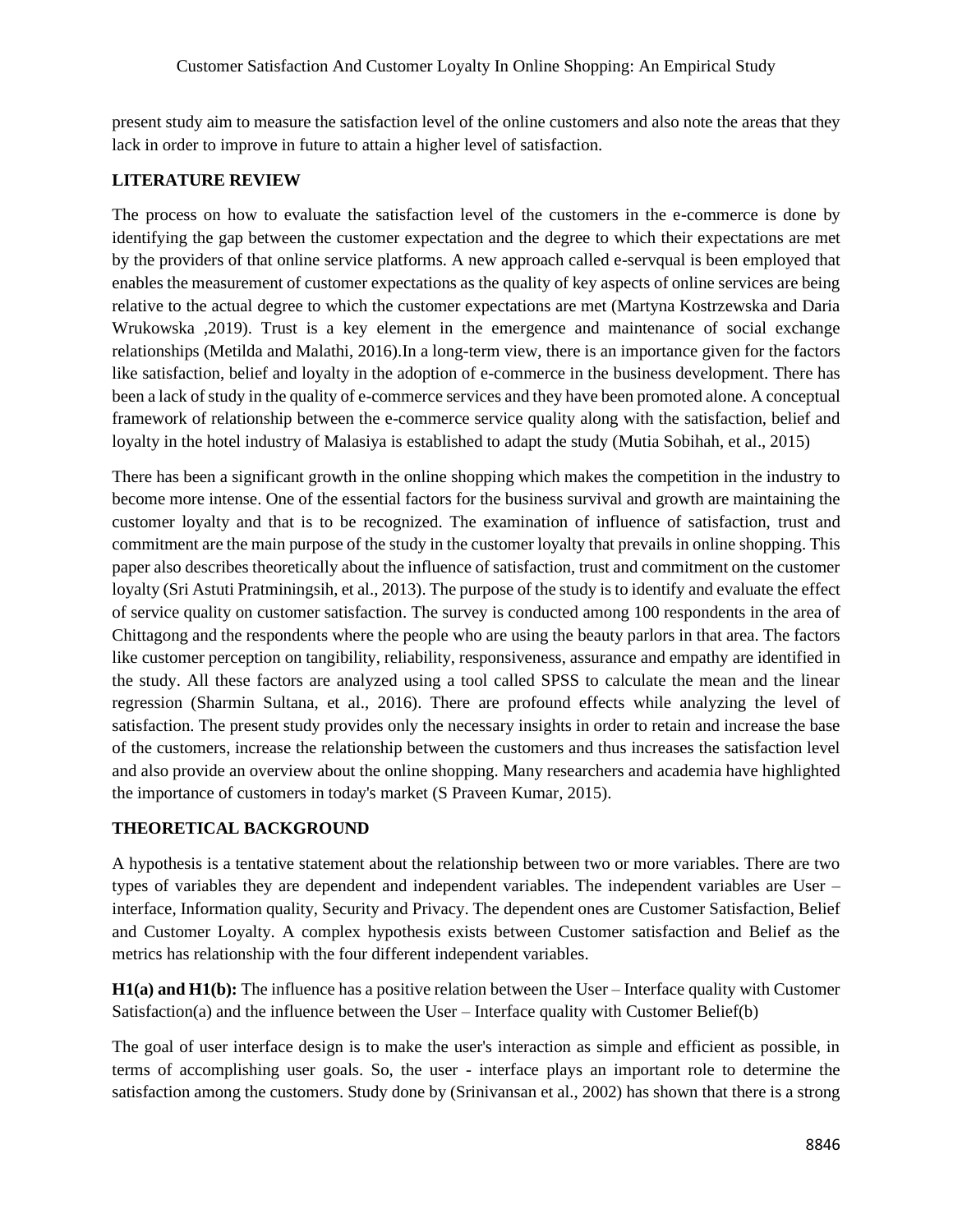relationship between the applications of e-commerce and customer loyalty and belief. According to (Kim and Lee, 2002), the appeal that the user interface design gives to their customers is illustrated in the form of web site design.

**H2(a) and H2(b):** The impact of Information quality with Customer Satisfaction(a) and the impact between the Information quality with Customer Belief(b)

Only when the information present on the site is true the customer tends to believe the site and make a purchase. The product description should always match the feature of the product. The images present should also be of high quality but the load time should be low. The results of the research by (Cyr, 2008), has found that the culture also plays a role in the quality of information for attaining customer satisfaction. The customers perception on quality of service or product information supplied to the website are known as the quality of the product or service information that appears on the website (Park and Kim, 2002)

**H3(a) and H3(b):** A positive relationship exists between both the Privacy with Customer Satisfaction(a) and the relationship between the Privacy with Customer Belief(b)

Privacy usually refers to the security of personal data of customers and the availability of known and proven payment methods, that the website has. Customer always respect privacy and they care that their purchase data or personal information should not be sold to others. Privacy is the main issue that attracts more online potential customers and retains the current customers from using the website without bouncing out (Park and Kim, 2003). The belief of the E-commerce websites is greatly influenced by the privacy content by based customers on how the organizations control their personal data, are given by (Flavia'n and Guinaly'u, 2006).

**H4(a) and H4(b):** The impact of relationship between the Security with Customer Satisfaction(a) and the relationship between the Security with Customer Belief(b) is positive

Security is defined as the ability of the website to protect personal information of the customers from any unauthorized use of information disclosure during the electronic transaction. Whereas the complete belief of a customer who buys in an E-commerce website depends on the customers notion of security of how the managers of the E-commerce website manages their personal data are said by (Flavia'n and Guinaly'u, 2006). E-commerce websites can increase the belief of the customers by enhancing system security of Ecommerce website by using encryption technology for protecting the customers data, (Mustafa, 2011 and Warrington et al., 2000).

**H5:** The impact of Customer Satisfaction is highly positive on Customer Loyalty

Customer satisfaction means how well a customer is satisfied while using a product or servie. It has a close relationship with personal beliefs (Greyskens et al., 1996). And it also evident that a person with satisfaction can develop into a loyal customer. Studies of (Cyr,2008) led also found that satisfaction with E-commerce websites is a key factor in maintaining customer loyalty. However, the impacts of customer satisfaction on customer loyalty are complex. And it is also found that the customer satisfaction and loyalty use of Ecommerce website are exaggerated by the belief and the perceived value which has been established by the company mutually.

**H6:** The impact of Customer Belief is highly positive on Customer Loyalty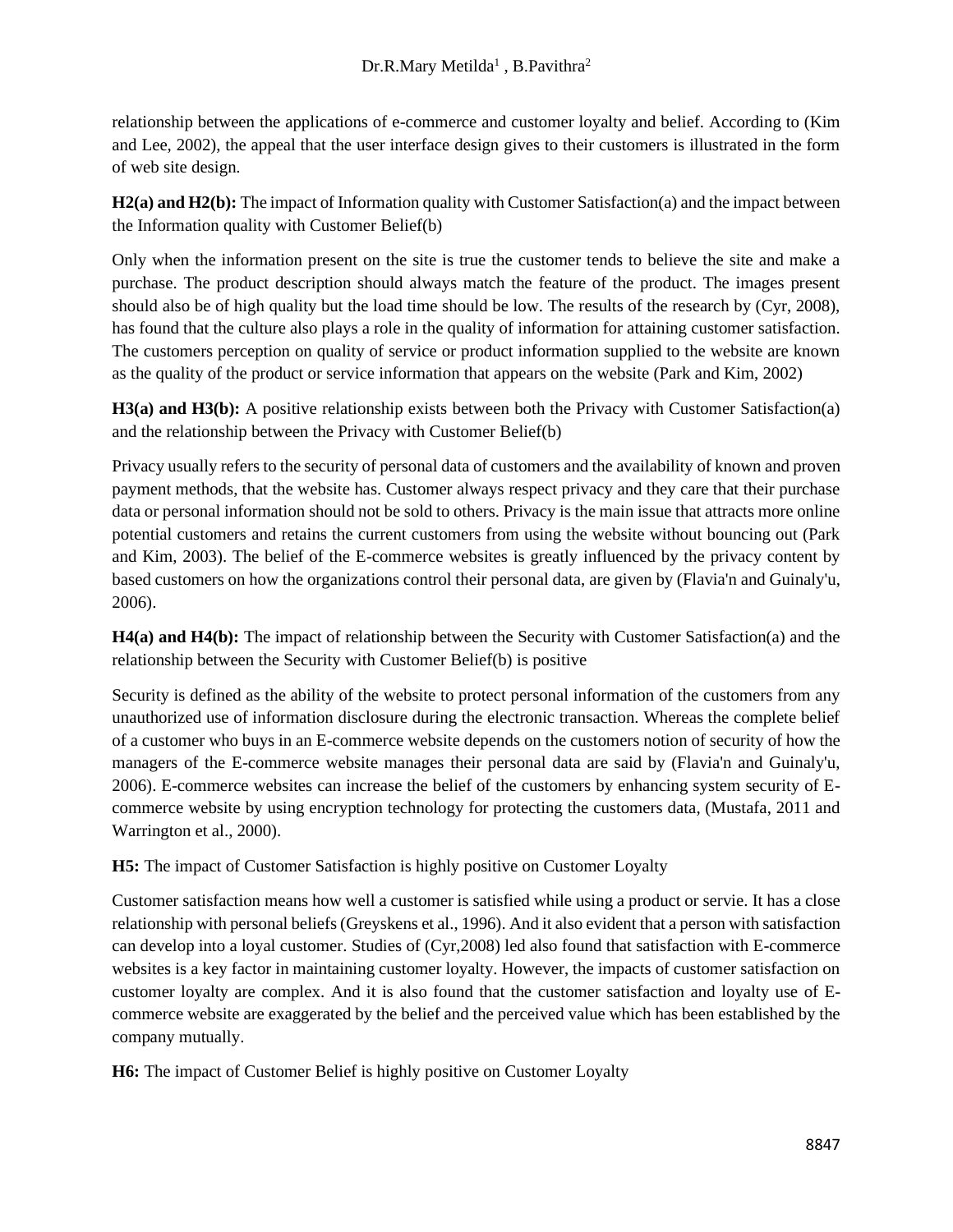A group of belief by online customers on online providers, and also the behavior of the suppliers in the upcoming (Coulter and Coulter, 2002). Loyalty has contributed to the process of connecting and maintaining the value and importance of the relationship must be formed by belief. The study has found that in foreign countries like Germany and China show that the belief in the E-commerce website have a strong relationship with customer loyalty (Cyr, 2008). According to the study it suggests that the belief encourage virtual purchasing and indirectly it will affect the attitude of the purchase from E-wholesalers.

### **RESEARCH METHODOLOGY**

### **Sample Design & Sampling Technique**

The questions are structured in such a way that the respondents will feel easy to understand the topic and answer properly. A structured questionnaire is prepared based on the metrics and ranking scale is given for marking the answers like  $1 - 5$ (very bad, bad, moderate, good and very good). The metrics are: User – Interface quality, Information quality, Privacy, Security, Satisfaction, Belief and loyalty. Each metrics consists of five questions and there is a total of 35 questions that is present in the survey. The sample size is 125. The sampling technique used is convenient sampling. Where the Convenience sampling, is a type of nonprobability sampling in which the people are sampled because they are "convenient" sources of data for researchers. It is the most commonly used sampling technique as it's incredibly prompt, uncomplicated, and economical. The data is collected using Qualtrics – an online survey form. The questionnaire is distributed to two different kinds of group. Where, one group of people are the customers and employees of e-commerce site. The second set of groups are the common people, to whom the services provided by the normal e-commerce sites are described and asked them to rank the website based on the metrics.

### **ANALYSIS AND DISCUSSIONS**

The research study was conducted in order to gain insights into and understanding the impact of customer satisfaction and loyalty by the implementation of digital marketing strategies. A structured questionnaire was prepared with constructs from the model. The questionnaire was given to 125 respondents, are the customers who viewed and engaged to the SchoolBasix website.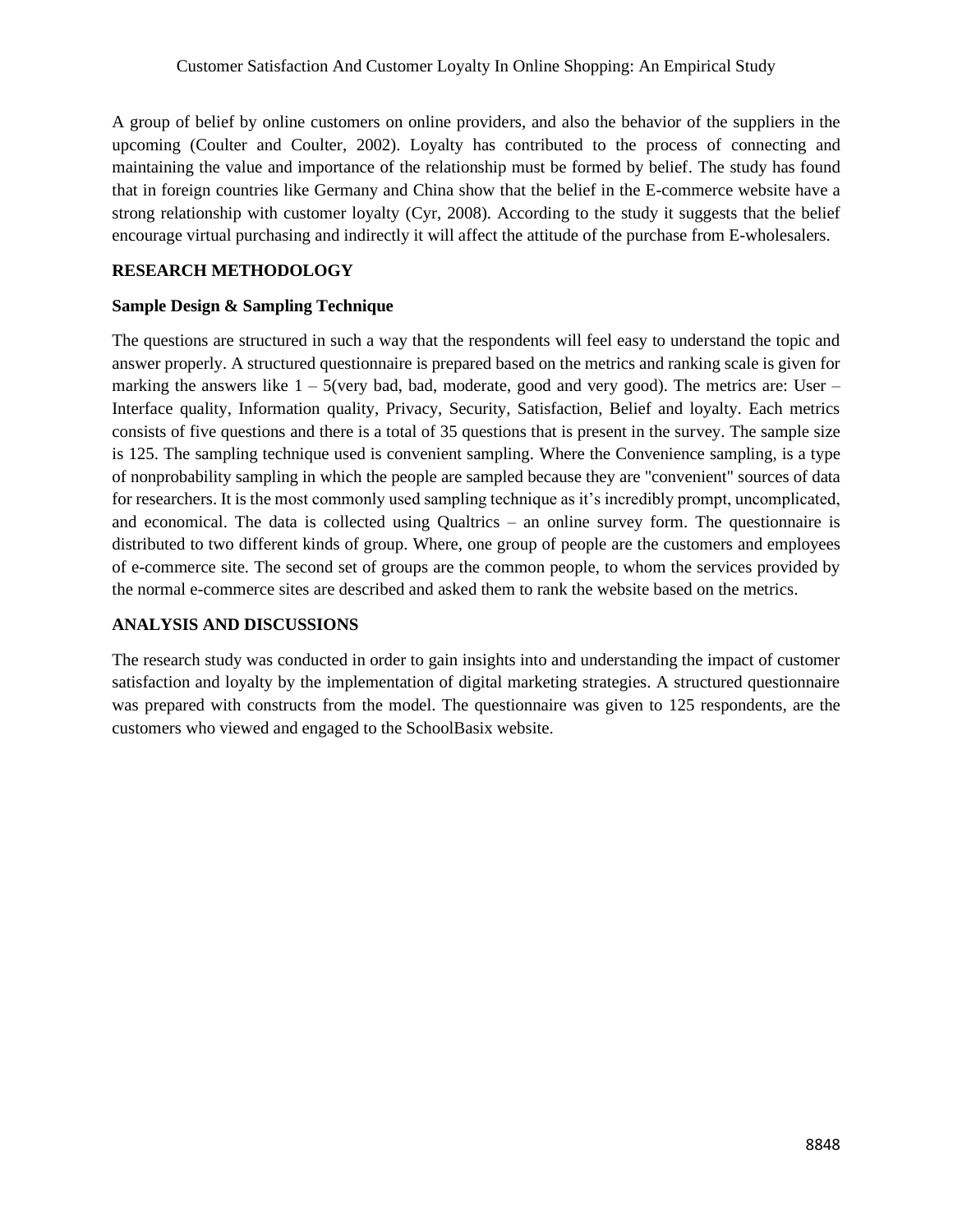

**Fig No. 1Conceptual Model**

The first objective of the study is to analyze the Customer Satisfaction for the customers in the digital market place. So, the data has been collected in the questionnaire form from the customers those who have used the website. And then, the study model is implemented on AMOS software.

# **Chi – Square and Probability**

The degree of freedom value of 4 indicates that each of a number of independently variable factors affecting the range of states in which a system may exist, in particular any of the directions in which independent motion can occur. The probability values should always be less than 0.05 that makes the model to be in a good fit. And here the value of probability is only of 0.013. Value ranges from zero for a saturated model with all paths included to a maximum for the independence model (the null model or model with no parameters estimated).

**Table No. 1: Chi – Square and Probability Value of the Model**

| <b>Computation degrees of freedom (Default model)</b> |
|-------------------------------------------------------|
| Number of distinct sample models: 35                  |
| Number of distinct parameters to be estimated: 31     |
| Degree of freedom $(35-31)$ : 4                       |
| <b>Result (Default model)</b>                         |
| Minimum was achieved                                  |
| $Chi-Square = 12.612$                                 |
| Degree of Freedom $=$ 4                               |
| Probability level = $0.013$                           |

# **Tests of Absolute Fit and Parsimonious Fit**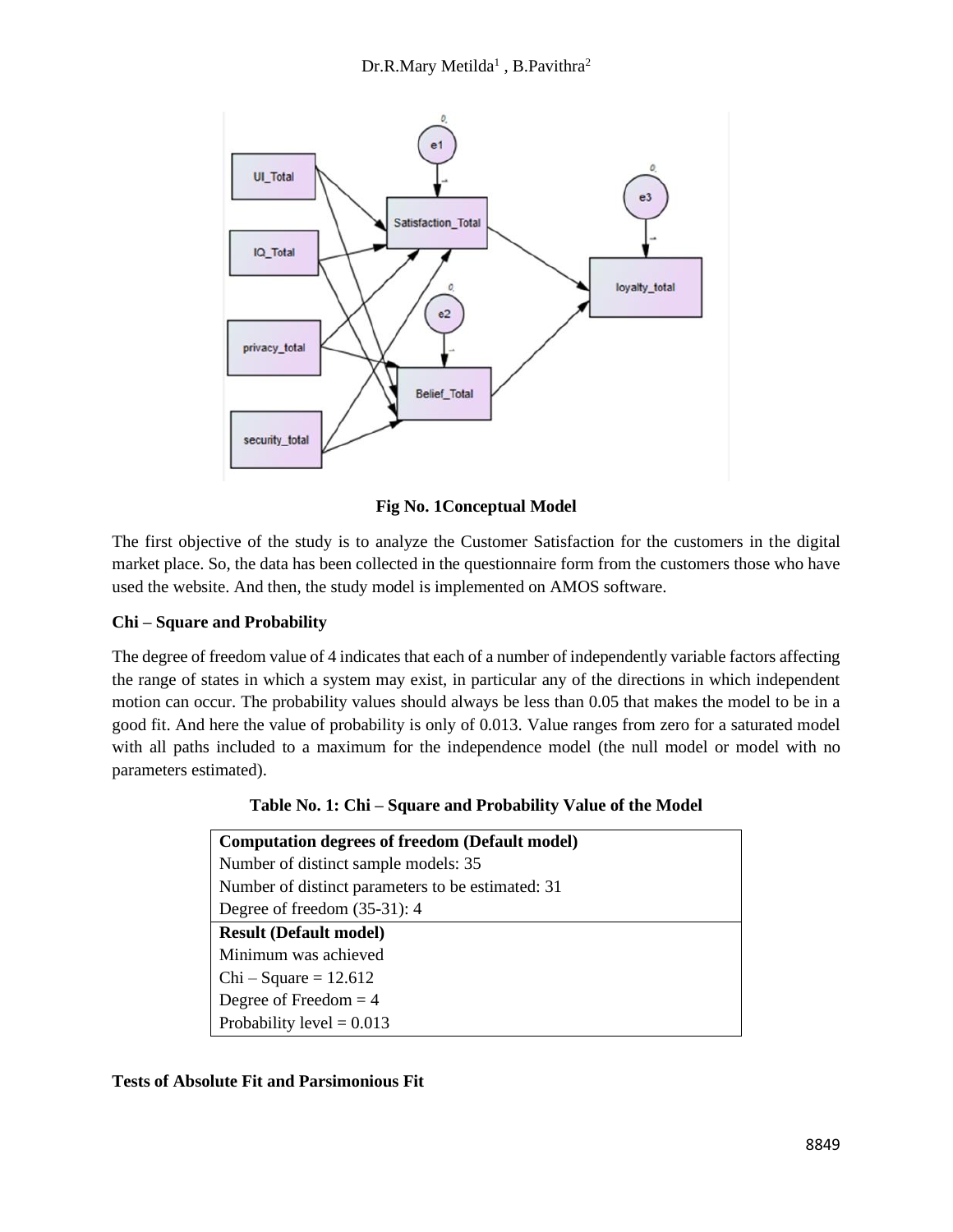The Tucker-Lewis Index (TLI) and the Comparative Fit Index (CFI) compare the absolute fit of your specified model to the absolute fit of the Independence model. The root means square error of approximation (RMSEA) avoids issues of sample size by analyzing the discrepancy between the hypothesized model. CMIN/DF ( $χ$ 2. / df) is the minimum discrepancy divided by its degrees of freedom; the ratio should be close to 1 for correct models.

| <b>Model Fit Summary</b> |             |             |    |       |                |
|--------------------------|-------------|-------------|----|-------|----------------|
| <b>CMIN</b>              |             |             |    |       |                |
| Model                    | <b>NPAR</b> | <b>CMIN</b> | DF | P     | <b>CMIN/DF</b> |
| Default model            | 31          | 12.612      |    | 0.013 | 3.153          |
| Saturated model          | 35          |             |    |       |                |
| Independence model       | 14          | 529.375     | 21 |       | 25.208         |

For absolute fit, the values of NFI, TLI, CFI should be of more than 0.9. The value we obtained is of 0.976, 0.911, 0.983 and hence it proves the model to be in good fit. The fit output contains a large array of model fit statistics. All are designed to test or describe overall model fit. For parsimonious fit, the values of CMIN/DF should be less than 5.00. The value we obtained is to be of 3.153 and it shows that this model is parsimoniously fit.

# **CONCLUSION**

From the above study, we were able to conclude that the main metrics that support and affect the customer satisfaction are known. The factors that affect the satisfaction level are: the privacy lacks in its functioning and it's needed to be improved because the significance value higher than 0.05 and thus affects the satisfaction of the consumer. Information quality should also be improved as the value is of 0.152 which is also greater than 0.05. This research study is in the context of the only customers in a particular region and customers of the e-commerce site. Therefore, there is more chance for future research, the wider area in different regions, different states should be conducted in order to gain more reliable results. The researchers or academicians who are interested in this topic might add other relevant external influence factor, such as word-of-mouth, customer retention, responsiveness of the company and trust for future study. Improving with deeper study of consumer behaviours and feedback after sales, the target sample could be based on different ranges of age, educational backgrounds, and average income. As the different criteria, factors and different environments could generate different perspectives and research results.

# **REFERENCES**

[1] Coulter, K. and R. Coulter, (2002)," Determinants of Trust in a Service Provider: The Moderating Role of Length of Relationship", *Journal of Services Marketing*, Vol. 16, 1:35-50.

[2] Cyr, D. (2008)," Modelling Website Design Across Cultures: Relationships to Trust, Satisfaction and E-loyalty", *Journal of Management Information Systems*, Vol. 24, 4:47-72.

[3] Flavia'n, C. dan M. Guinaly'U, (2006)," Consumer Trust, Perceived Security and Privacy Policy: Three Basic Elements of Loyalty to a Web site", *Industrial Management & Data Systems*, Vol. 106, 5:601-620.